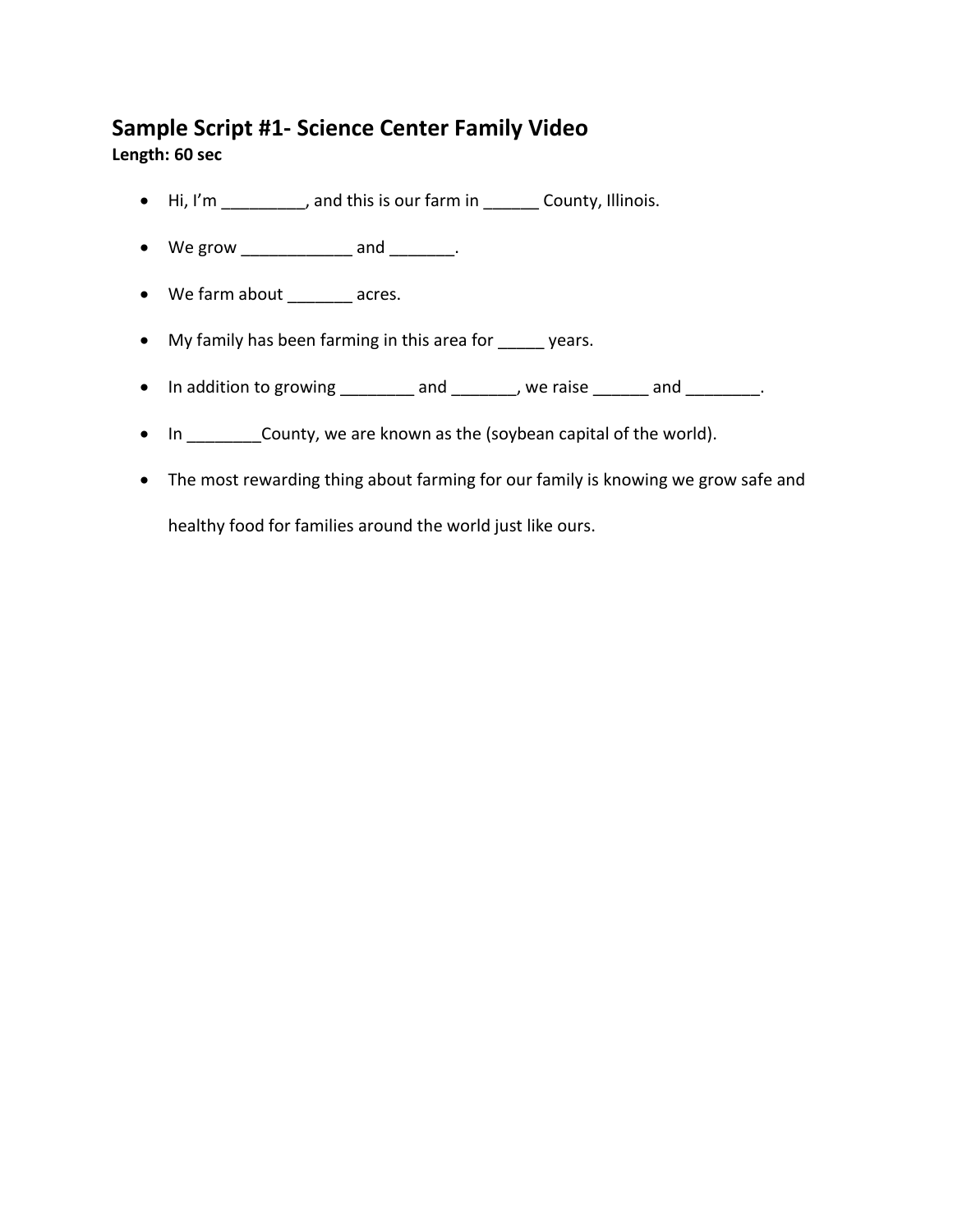## **Sample Script #2- Science Center Family Video**

**Length: 60 sec**

- Hi, we're \_\_\_\_\_\_\_\_\_ family!
- Welcome to our farm in \_\_\_\_\_\_ County, Illinois.
- $\bullet$  We raise \_\_\_\_\_\_\_\_\_\_\_\_\_\_\_\_ and \_\_\_\_\_\_\_.
- We farm about \_\_\_\_\_\_\_\_ acres.
- We love farming because….
- Our family has been farming in this area for \_\_\_\_\_ years.
- \_\_\_\_\_\_\_\_\_\_\_County, is unique because...
- The most rewarding thing about farming for our family is knowing we grow safe and

healthy food for families around the world just like ours.